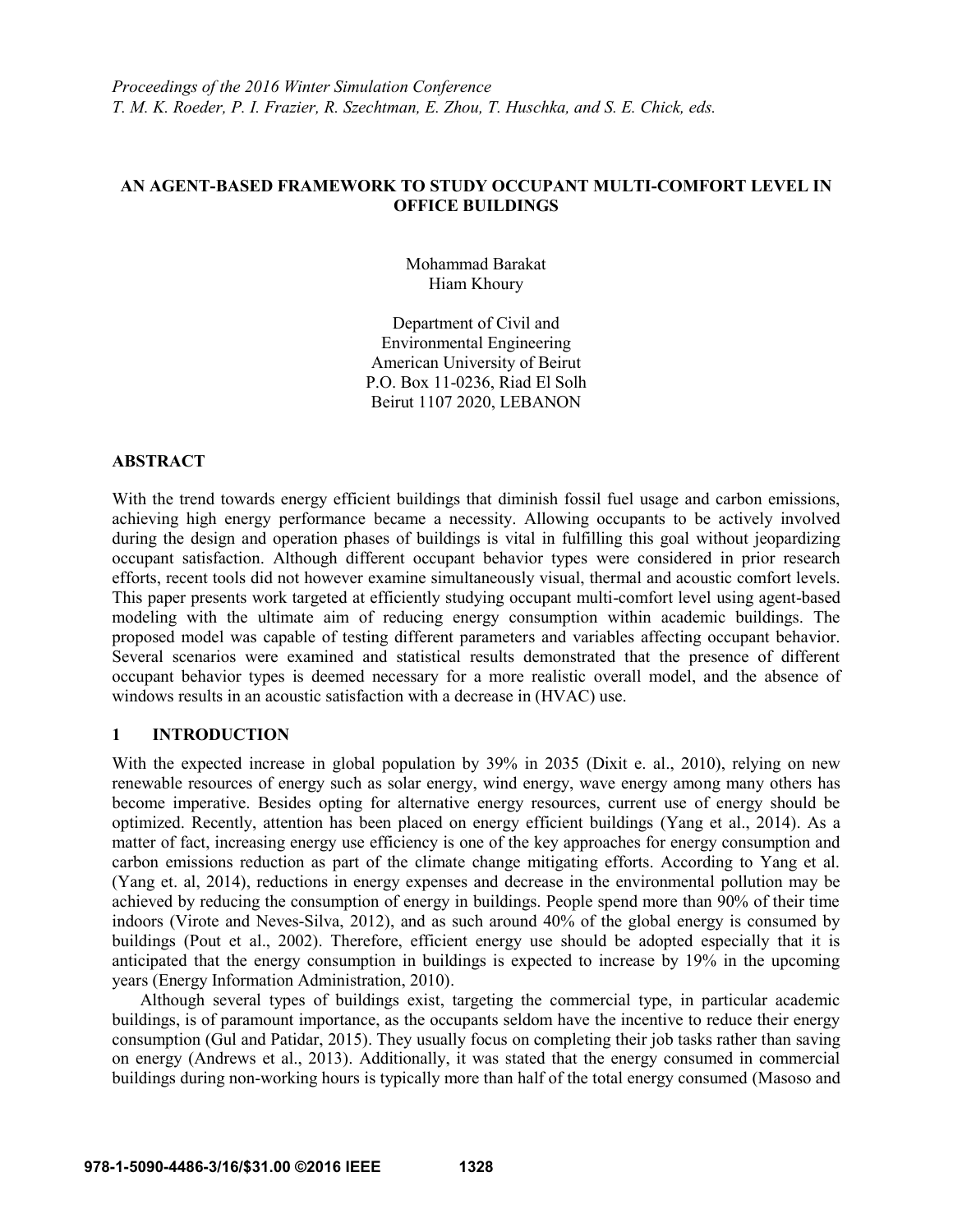Grobler, 2010) as typical occupant behavior includes keeping the HVAC, electronic devices, appliances and lights on even when not needed or upon exiting the space.

Therefore, getting occupants actively involved during the design and operation phases of buildings is vital in achieving high energy performance without jeopardizing occupant satisfaction or comfort level. However, recent tools did not examine simultaneously, while considering different occupant behavior types, visual, thermal and acoustic comfort levels. The objective of the paper is thereby to design a comprehensive agent based framework aiming at studying occupant multi-comfort level in academic buildings.

## **2 LITERATURE REVIEW**

Measured energy consumption in buildings has demonstrated large discrepancies with the original estimates. Among various factors contributing to the discrepancies, occupant behavior is a driving factor. Researchers have observed that occupant behavior has a great influence on energy consumption at the operation phase (Azar and Menassa, 2012). Studies found that 54% of the energy in a building is wasted during non-working hours and 38% during working hours due to appliances being typically placed on standby mode (Kavulya and Becerik-Gerber, 2012). Other previous work (Kwak et al., 2013) found that occupants consumed more energy when occupying large size rooms due to a higher HVAC and light power usage. In this case, energy efficient efforts were channeled toward creating efficient meeting schedules and reallocating occupants in the right rooms (Kwak et al., 2013). Accordingly, with occupants adopting energy conscious behaviors, energy consumption can be greatly reduced (Azar and Menassa, 2012). However, typical occupant adaptive behavior includes how an occupant adapts to changing environment conditions and sets comfort criteria. Therefore, researchers worked on enhancing occupant satisfaction level and improving indoor environment qualities through capturing their comfort levels using mobile cellphone applications (Jazizadeh et al., 2014). Occupants within the area studied were asked to specify their satisfaction level toward the room temperature, air flow and light intensity. Based on this input data, the buildings' indoor conditions were adjusted to increase the comfort levels of the majority of occupants.

However, around 35% of the occupants are still not satisfied with the indoor environment qualities and the percentages of energy wasted are relatively still high (Asmar et al., 2014). As such, several new developed approaches and frameworks modeled occupant behavior and its effect on energy consumption, often using agent-based modeling (Railsback and Grimm, 2011). This simulation paradigm is a powerful technique mimicing real life systems by looking into its constituent units and testing what-if scenarios (Andrews et al., 2013). These units are called agents whereby every agent, a member of a group of decision making individuals within this environment, has its own properties that trigger replicating certain real-life acts (Bonabeau, 2002). Therefore, ABM (1) creates virtual agents that have the ability to interact with each other and their environment and accordingly make autonomous decisions, and (2) allows the examination of how collective system patterns develop from the adaptive behaviors of individual agents (Langevin et al., 2014).

Many researchers had a great interest in the commercial sector especially that occupants of these buildings do not usually have the incentive to save energy. For instance, Andrews et al. (Andrews et al., 2013) implemented a framework as an agent-based model of daily office occupant lighting use in order to test how well buildings are likely to perform given realistic occupants. This, in turn, helps measuring the usability of designs prior to the construction phase and thereby assessing whether design improvement is needed. Azar and Menassa (Azar and Menassa, 2012) developed an agent-based model to simulate occupant behavior and their impact on energy use in commercial buildings. More specifically, interactions between different office occupant agents having different energy behaviors were modeled vis-a-vis the energy use of the whole building. Lee and Malkawi (Lee and Malkawi, 2014) presented a new simulation methodology using agent-based modeling to simulate multiple occupant behaviors in a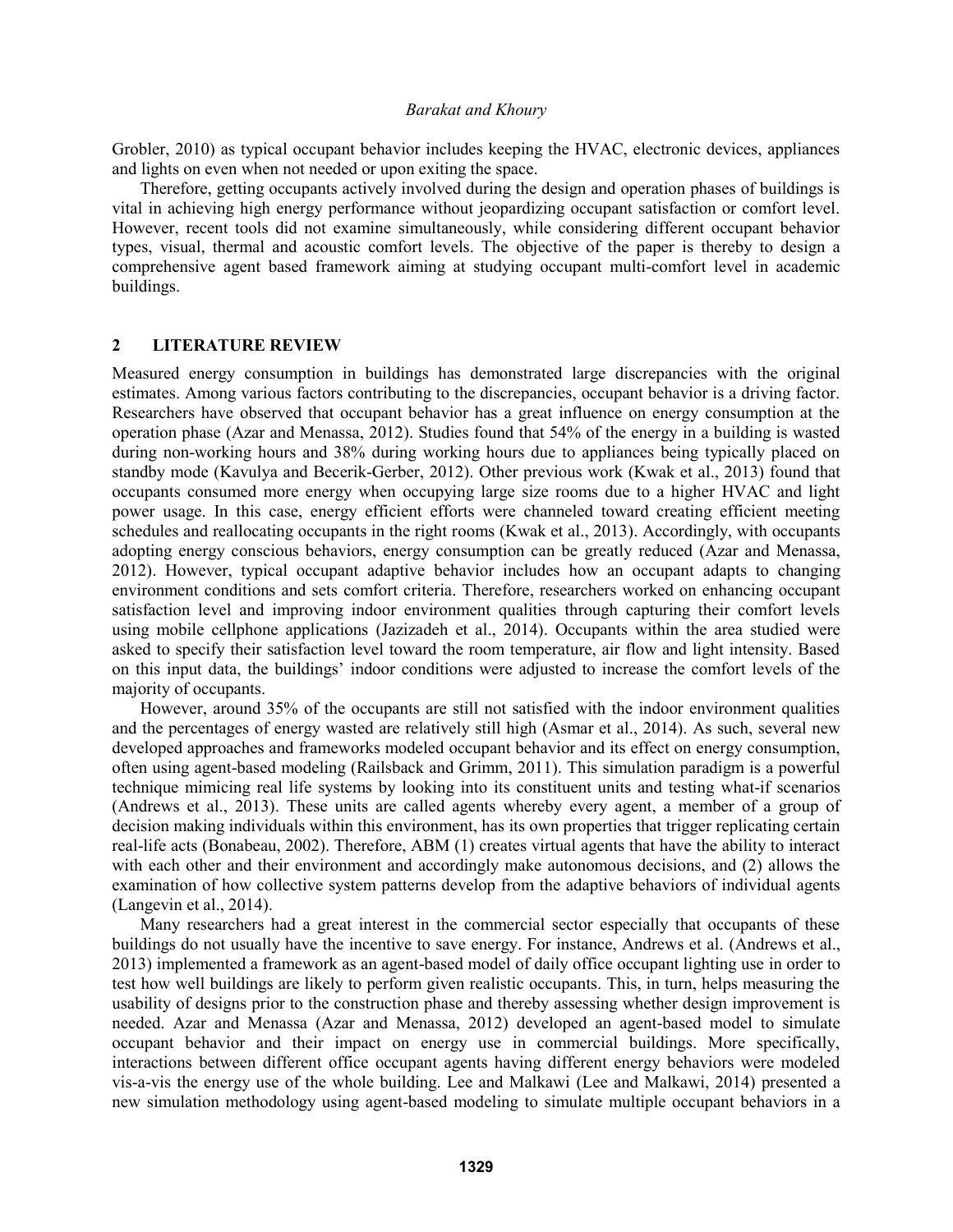commercial building and explore how they might adapt to changing thermal conditions in a way to reach thermal comfort or optimize energy savings.

Although the field of energy and buildings is evolving rapidly, existing approaches in the literature exhibit some limitations that should be overcome in order to achieve a reliable model capable of better mimicking real-life situations. Acoustic comfort of occupants was not considered. Only thermal and visual satisfaction levels were taken into consideration. When thermal and visual comfort levels were considered in previous research efforts, their simultaneous interaction was omitted. In other words, it was assumed that the behavior adopted to increase visual satisfaction is independent from that to increase thermal satisfaction. On the contrary, the state of certain variables in the system might affect more than one comfort level. The state of the shades, for example, can affect both thermal and visual comfort. Different occupant behaviors (i.e. green, neutral, non-green) within a multi-comfort scenario were not considered. Occupants might either have green, neutral or non-green behavior.

To address the aforementioned limitations, this paper aims at developing a comprehensive agentbased framework targeted at studying occupant multi-comfort level in buildings with the ultimate goal of optimizing energy use in academic buildings in particular.

## **3 RESEARCH METHODOLOGY**

The methodology adopted in this study is divided into two main tasks: (1) Abstraction of the agent-based model designed for studying occupant multi-comfort level in academic buildings, and (2) Implementation of the conceptual model using AnyLogic .

## **3.1 Agent-based Conceptual Model**

Figure 1 presents the agent-based framework whereby occupants were the only agents considered. It is worth mentioning, that the area incorporated in the model is represented as an office space and occupant multi-comfort levels are only studied for the duration of the summer season's daytime hours. In this case, the occupant's adaptive comfort behavior is influenced by conditions related to both the system and themselves. These sets of conditions consist of (1) parameters that are defined at the start of the simulation and kept fixed throughout the simulation process and (2) variables that can change during the process according to rules and definitions (Borshchev and Filippov, 2004). Figure 2 depicts the aforementioned system and occupant parameters and variables.

In the first part of the framework (Figure 1), occupants within the space observe the space conditions to identify the internal and external factors (Component 1). Internal factors include Clothing (Clo) and Metabolic equivalent (Met) values which were considered because they both affect the occupant's thermal comfort (Component 2). Clo values define what the occupant is wearing (Indraganti et al., 2015) and a Met value is a physiological measure expressing the energy cost of physical activities (Rhee et al., 2015). In addition to Clo and Met values, thermal, visual and acoustic preferences of occupants are specified according to pre-defined ranges for different behavior types. On the other hand, conditions should be set for the system variables considered as external factors. This includes regulating door, window, shades, and lights statuses. In general, these variables are considered as binary with open/closed or on/off options. Additionally, conditions are set for the HVAC level and range from off, low, medium to high.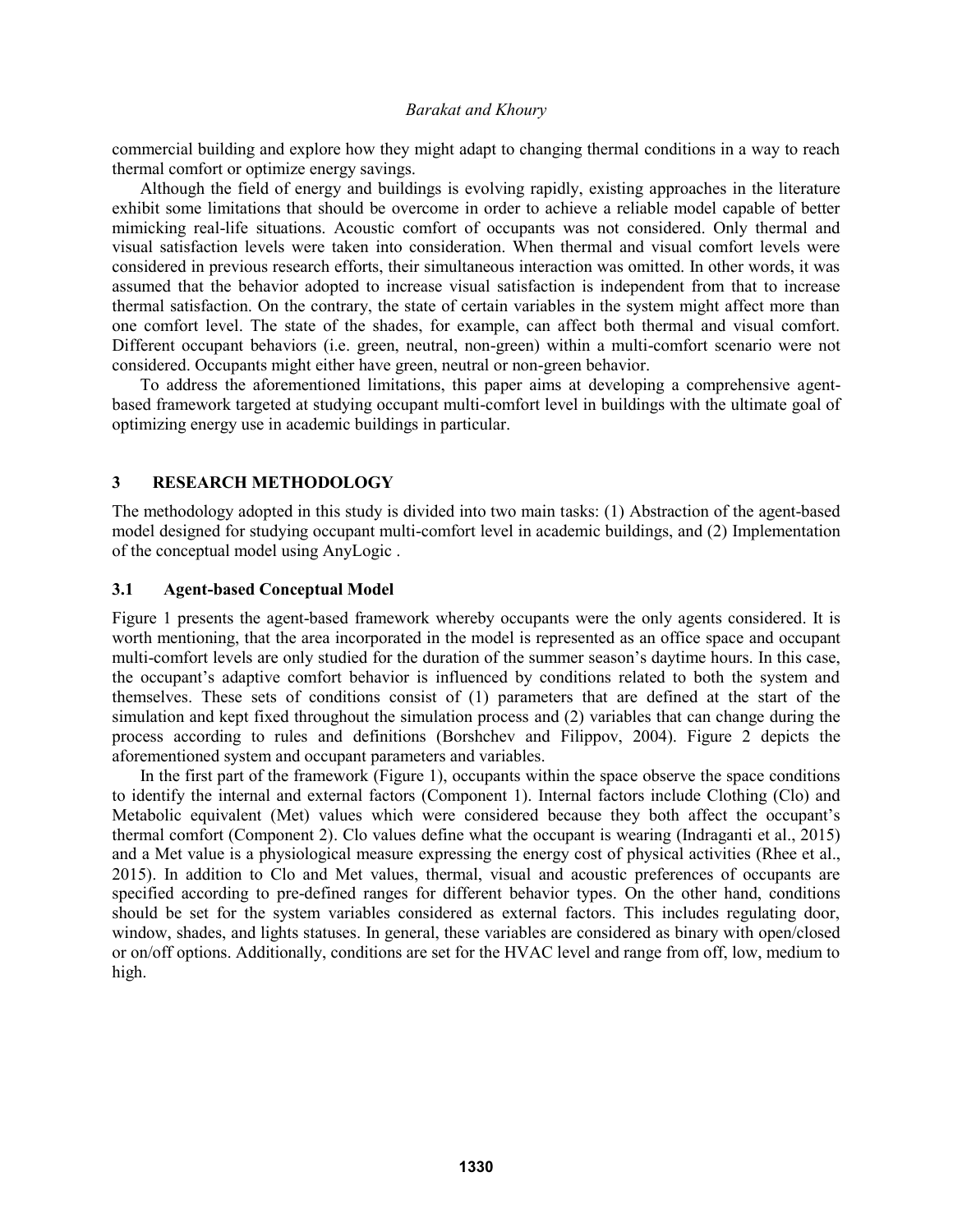

Figure 1: Proposed Framework.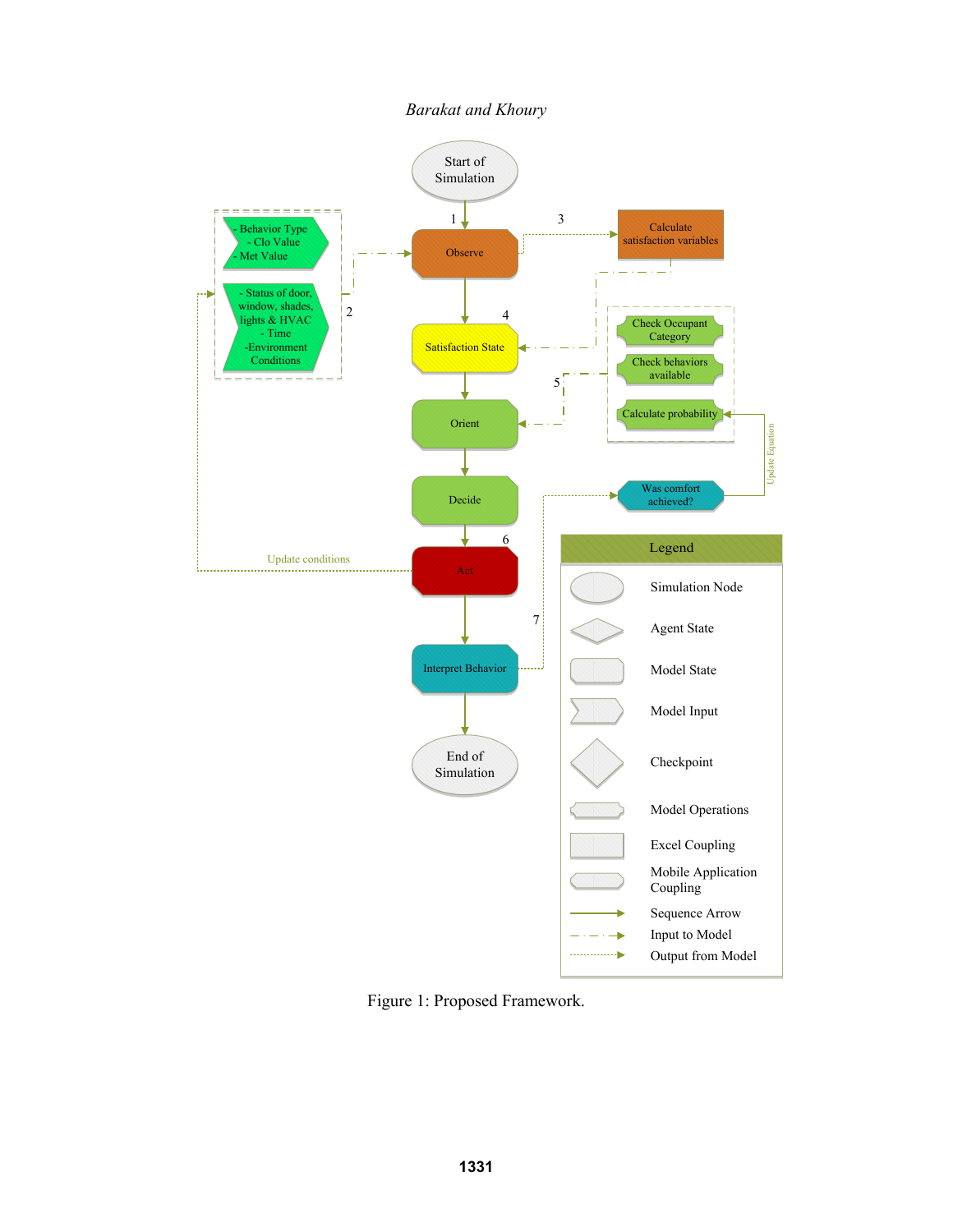

*Barakat and Khoury*

Figure 2: Model Parameters and Variables.

Based on the internal and external factors observed, occupants analyze the situation by calculating the satisfaction variables. Table 1 mainly displays the direct effect of each factor on the different comfort levels (Component 3) using the " $\sqrt{ }$ " symbol.

| <b>Factors</b> |                            | <b>Thermal</b><br><b>Comfort</b> | <b>Visual</b><br><b>Comfort</b> | <b>Acoustic</b><br><b>Comfort</b> |
|----------------|----------------------------|----------------------------------|---------------------------------|-----------------------------------|
|                | <b>Thermal Preference</b>  | ٦                                |                                 |                                   |
|                | <b>Visual Preference</b>   |                                  |                                 |                                   |
|                | <b>Acoustic Preference</b> |                                  |                                 | V                                 |
| Internal       | Clo Value                  | ٦                                |                                 |                                   |
|                | Met Value                  | ٦                                |                                 |                                   |
|                | Space floor Level          |                                  |                                 | V                                 |
|                | <b>Space Orientation</b>   | ٦                                |                                 |                                   |
|                | Temperature                | ٦                                |                                 |                                   |
|                | Humidity                   | J                                |                                 |                                   |
|                | Air Flow                   | ٦                                |                                 |                                   |
|                | Time                       | ٦                                |                                 |                                   |
|                | <b>HVAC</b> System         | V                                |                                 | $\sqrt{}$                         |
|                | Door                       | V                                |                                 | V                                 |
|                | Window                     | V                                |                                 |                                   |
| External       | <b>Shades</b>              | ٦                                | ٦                               |                                   |
|                | Lights                     |                                  |                                 |                                   |

Table 1: Impact of Internal and External Factors on Comfort Levels.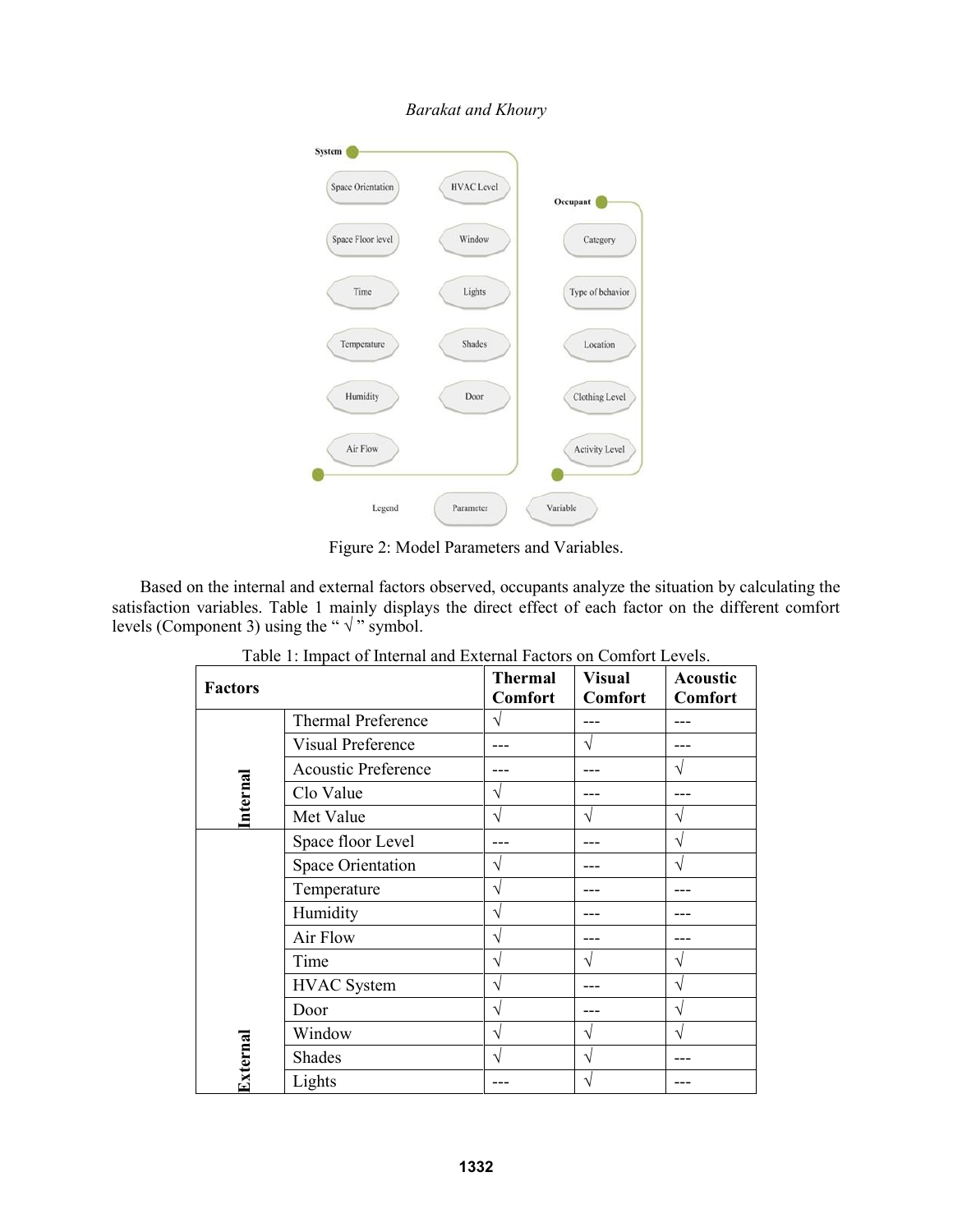Based on the computed satisfaction variables, the occupant satisfaction state is updated (Component 4). According to the last recorded dissatisfied state, the occupant is then offered a set of possible behaviors that can enhance his/her satisfaction level. Given the agent-based modeling inherent nature, occupants interact with each other and decide upon certain behaviors, thereby updating the probability of certain comfort levels being reached within the studied space (Component 5). The occupants then act according to the decision taken, which in turn updates the system factors' conditions (Component 6). For instance, the HVAC level might increase or decrease, lights might be turned on, shades might be closed, etc. Finally, the behavior adopted is evaluated and interpreted to check whether occupant satisfaction or comfort was achieved. At this stage, it is important to assess the effect of the adopted behavior on comfort levels to ensure desirable results (Component 7).

## **3.2 Agent-Based Model Implementation**

In this section, the proposed agent-based framework was implemented using the multi-paradigm modeling tool, Anylogic (Borshchev and Filippov, 2004). Within Anylogic, all agents and common variables are usually defined in the Main window as shown in Figure 3. Three different occupant groups, i.e. green (gOccupant), neutral (occupant) and non-green (nOccupant), were created to cater for different behaviors. The three pools of agents shared the same space and variables (i.e. window, shades, lights, HVAC and crowd). As aforementioned, the first three variables were considered binary. On the other hand, the HVAC had four different levels, namely off, low, medium and high. Similarly, the crowd or outside noise, had three different levels; low, medium and high.

| a Main 23           |                  |                                                   |                 | □ 日<br>$\blacktriangle$ |
|---------------------|------------------|---------------------------------------------------|-----------------|-------------------------|
|                     | connections      | <b>Re</b> excelFile                               |                 |                         |
| $\frac{1}{2}$ event |                  | co occupants [] co gOccupants [] con DCcupants [] |                 |                         |
|                     | window           | <b>W</b> shades                                   | <b>D</b> lights |                         |
|                     | <b>O</b> HVAC    | C <sub>o</sub> crowd                              | WINDOW          |                         |
|                     | <b>OF</b> SHADES | <b>DE LIGHTS</b>                                  | <b>DE</b> HVac  |                         |
|                     | <b>O</b> B CROWD |                                                   |                 |                         |

Figure 3: ABM Model Agents and Variables.

Variables specific to each agent were added on the Agent window. Figure 3 displays as well a number of datasets created to store variables' data at each iteration. These were then exported to MS Excel for further analysis. Most importantly, connections shown on the Main window above have the purpose of linking agents together to allow their interaction within the same environment. A last item is an event that was added to stop the simulation model after completing a pre-specified number of iterations.

Figure 4 illustrates a multi-comfort agent statechart that is applicable to all agents (i.e. gOccupants, occupants, nOccupants) but with different behavioral properties. In this case, a satisfied state and four dissatisfied states were defined. More specifically, at the dissatisfied side of the statechart, many options exist. The occupant was considered to be dissatisfied visually, acoustically, or thermally. Moreover, the dissatisfied thermally state was subdivided into dissatisfied thermally hot and dissatisfied thermally cold. In addition, two variables, thermal and acoustic preferences, were added at the agent layer to specify desired levels for occupants in the space, and an event, "Evaluate", was added to evaluate the occupant dissatisfaction. Based on given conditions, the "Evaluate" event evaluates the current situation and determines the dissatisfaction state of the occupant. The event then sends a message (i.e. visual, hot, cold, or acoustic) to move the occupant from the satisfied state to the *dissatisfiedVisually*,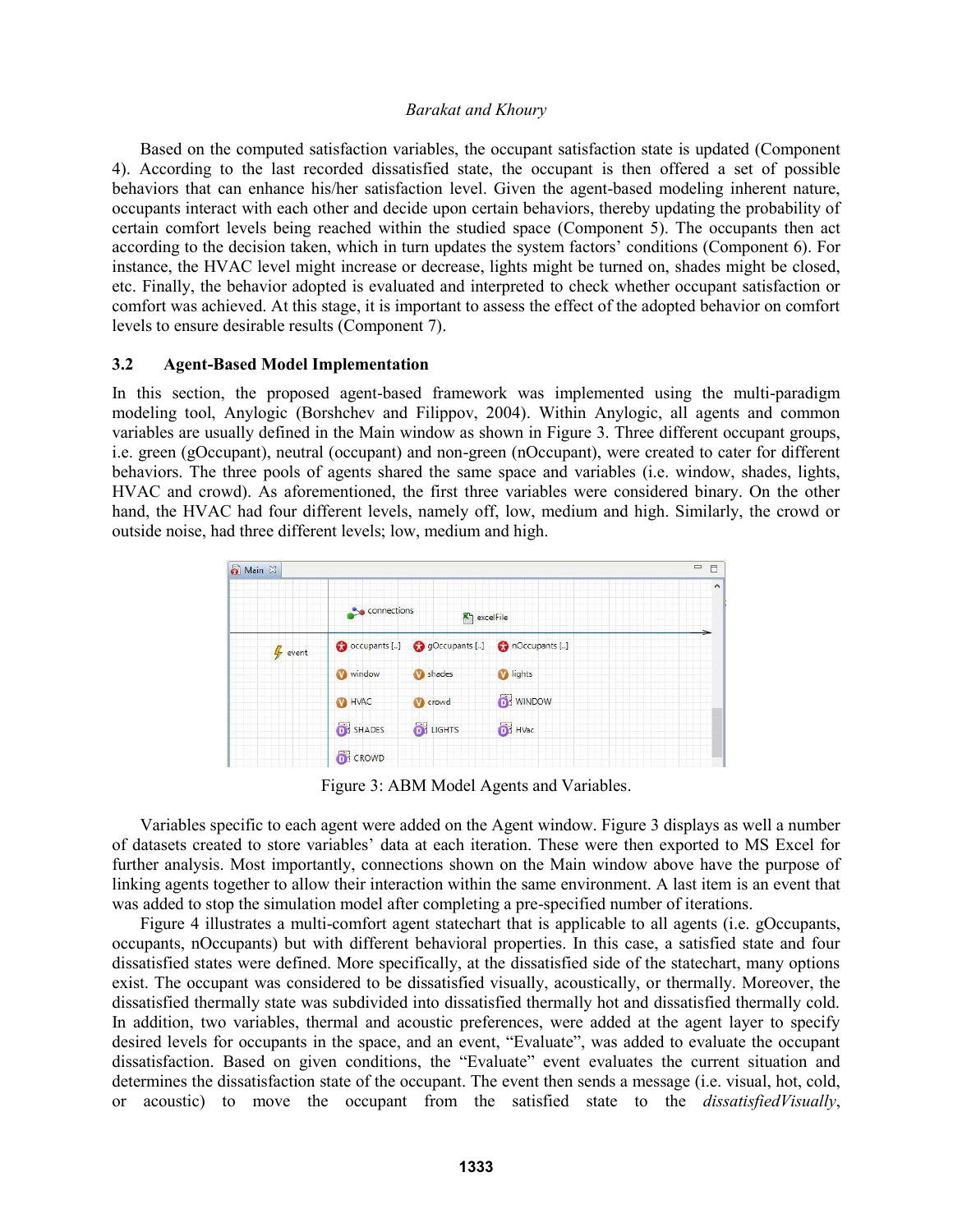*dissatisfiedThermHot*, *dissatisfiedThermCold*, or *dissatisfiedAcoust* respectively. More specifically, the event checks dissatisfaction in the order of visual, thermal hot, thermal cold, and acoustic satisfaction.

As shown in Table 2, if the occupant is a green occupant, it was assumed there is a 75% chance of opening the shades and 25% chance of turning the lights on. On the other side, when the HVAC level of the space was less than the HVAC preference of the occupant, the "Evaluate" event sent a message to the system that allowed the occupant to move to the dissatisfied thermally hot state, thereby left with either increasing the HVAC level or closing the shades if open. On the contrary, when the HVAC level of the space was greater than the desired one of the occupant, the "Evaluate" event sent a message to the system allowing the occupant to move to the dissatisfied thermally cold state. Hence, for a non-green occupant, for example, there is a 25% chance of decreasing the HVAC system level and a 75% chance of opening the window if closed. Besides visual and thermal comfort levels, the acoustic one was examined as well. When the outside noise level was higher than the preference level of the occupant, an dissatisfied acoustically state was reached, and for all occupant types, there was an equal chance of closing the window or bearing the outside noise.

#### **4 RESULTS AND STATISTICAL ANALYSIS**

Upon running the simulation model for 10,000 iterations, the graphs shown in Figure 5 were generated. With a log of 10,000 iterations, a relatively high power of statistical tests can be possibly reached. The charts plotted the state of each variable in the model versus time. For illustration, at a certain time in space, the charts depict that when shades are closed, lights are on. Besides, when the HVAC level is high, the window is closed.



Figure 4: Multi-Comfort Agent Statechart.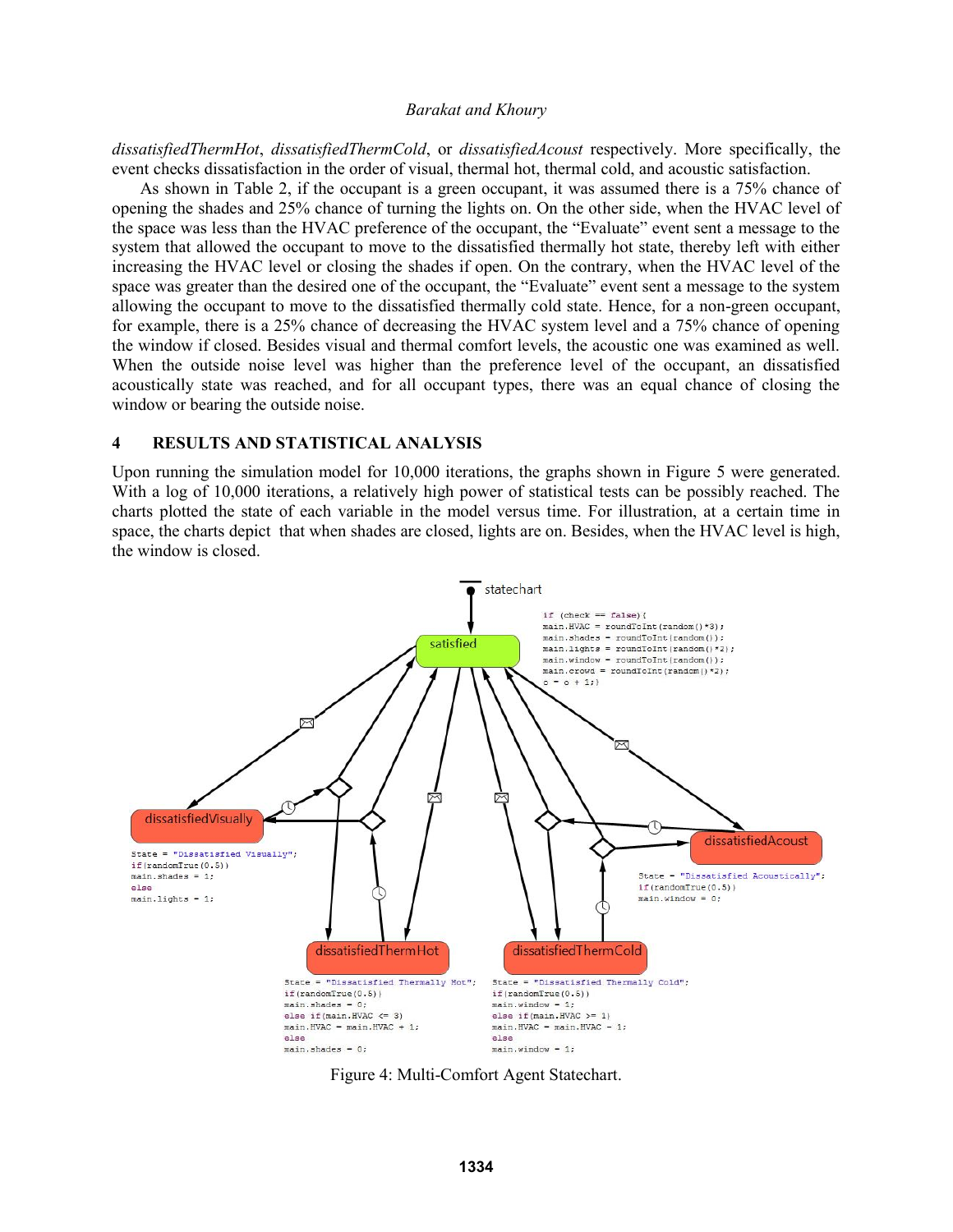|                                 |                          | <b>Probability of behavior</b> |                            |                       |  |  |
|---------------------------------|--------------------------|--------------------------------|----------------------------|-----------------------|--|--|
| <b>Behavior</b><br><b>State</b> |                          | Green<br>Occupant              | <b>Neutral</b><br>Occupant | Non-green<br>Occupant |  |  |
| Dissatisfied                    | Turning lights on        | 0.25                           | 0.5                        | 0.75                  |  |  |
| Visually                        | Opening shades           | 0.75<br>0.5                    |                            | 0.25                  |  |  |
| Dissatisfied<br>Thermally       | Increasing HVAC<br>Level | 0.25                           | 0.5                        | 0.75                  |  |  |
| Hot                             | Closing the shades       | 0.75                           | 0.5                        | 0.25                  |  |  |
| Dissatisfied<br>Thermally       | Decreasing HVAC<br>Level | 0.75                           | 0.5                        | 0.25                  |  |  |
| Cold                            | Opening window           | 0.25                           | 0.5                        | 0.75                  |  |  |
| Dissatisfied                    | Closing the window       | 0.5                            | 0.5                        | 0.5                   |  |  |
| Acoustically                    | Bear the outside noise   | 0.5                            | 0.5                        | 0.5                   |  |  |

|  | Table 2: Probabilities of Behavior. |  |
|--|-------------------------------------|--|
|--|-------------------------------------|--|

In order to analyze the results, RStudio was used (Gandrud,2013). It is an integrated development environment (IDE) for the R programming language that is used for statistical computing and graphics. More specifically, the probability of occurrence of each state was computed and stored in a new vector. In the case of HVAC for example, the probability of having an off level was calculated by counting the number of zero digits presented in each vector. In order to check whether the trend of the data follows a normal distribution, the Shapiro-Wilk test was carried out (Razali and Wah, 2011).



Figure 5: System Variables Output Graphs.

The null-hypothesis of this statistical test is that the data is normally distributed. Thus, if the p-value is less than the chosen confidence level (e.g. 0.05), then the null hypothesis is rejected and there is evidence that the data tested is not from a normally distributed set. On the contrary, if the p-value is greater than the chosen confidence level, then the null hypothesis that the data came from a normally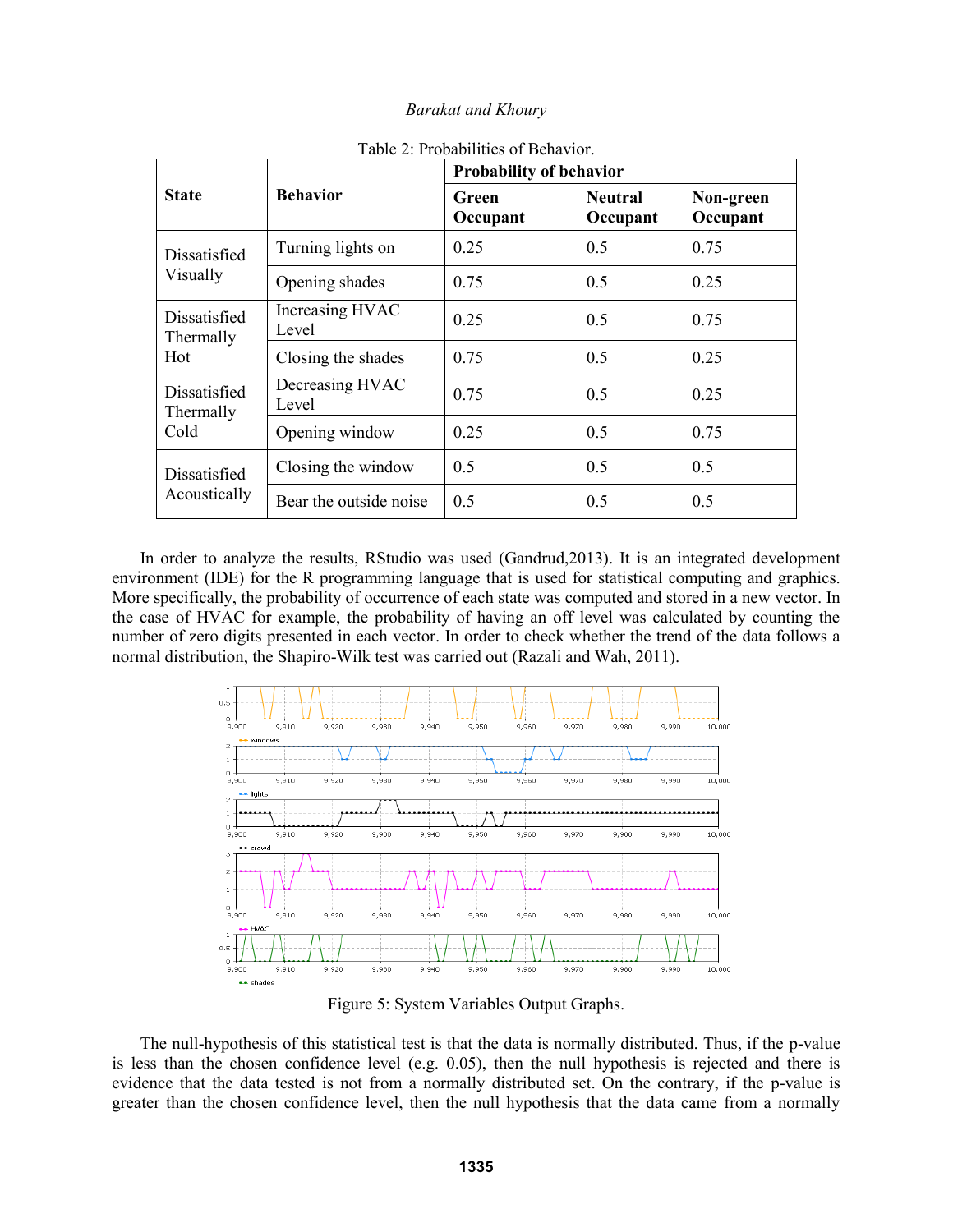distributed set cannot be rejected. After failing to reject normality, F-test is used to check whether two datasets compared against each other have equal variances (Shapiro and Wilk, 1965). Similarly, if the pvalue generated is greater than the confidence level used (0.05), then the test fails to reject the null hypothesis. Both normality and equal variances tests should be checked when applying the T-test since this latter can only be applied to normal sets of data and it should be indicated whether the data has equal variance or not. The T-test (Figure 9) was used to test the hypothesis under question (Gardner and Altman,1986). Similar to other tests, the p-value generated is compared to the assumed confidence level. One last step include calculating the power of the T-test applied. This power is a good representation of the capability of the test applied in rejecting the null hypothesis when it is false (Bridge and Sawilowsky, 1999).

In the following subsections, the aforementioned statistical analysis is applied on two different scenarios: (1) Single Behavior vs. Multiple Occupant Behavior and (2) Control Model vs. No Window Model, and tests' results serve as a proof-of-concept for the agent-based model.

## **4.1 Scenario I: Single Behavior vs. Multiple Behavior**

In order to check the effect of having different types of occupant behavior within the same space, a single behavior model was tested against a multiple behavior model. In the first model, six neutral occupants were considered. On the other hand, two occupants from each type were considered in the second model. The statistical results are displayed in Table 3.

|                      |           |                        |                                                   | Tuble 9. Section 1 Statistical Details. |     |                      |                                                                                                                           |                                   |       |                  |
|----------------------|-----------|------------------------|---------------------------------------------------|-----------------------------------------|-----|----------------------|---------------------------------------------------------------------------------------------------------------------------|-----------------------------------|-------|------------------|
| Scenario             |           |                        | Multiple Behavior Model vs. Single Behavior Model |                                         |     |                      |                                                                                                                           |                                   |       |                  |
| <b>Factor Tested</b> |           | Lights                 | <b>HVAC</b>                                       |                                         |     |                      |                                                                                                                           |                                   |       |                  |
| Level of Factor      |           | <b>Off Level</b>       | <b>Off Level</b><br>Medium Level<br>Low Level     |                                         |     |                      | <b>High Level</b>                                                                                                         |                                   |       |                  |
| Dataset              | Off Multi | Off Single             |                                                   | Off Multi   Off Single                  |     | Low Multi Low Single | Med Multi                                                                                                                 | Med Single High Multi High Single |       |                  |
| <b>Shapiro Test</b>  | 0.31      | 0.53                   | 0.94                                              | 0.12                                    | 0.2 | 0.42                 | 0.052                                                                                                                     | 0.78                              | 0.025 | 0.08             |
| <b>Variance Test</b> |           | 0.63                   |                                                   | 0.98                                    |     | 0.67                 | 0.31<br>0.11                                                                                                              |                                   |       |                  |
| HO.                  |           | Off Multi = Off Single |                                                   |                                         |     |                      | Off Multi = Off Single Low Multi = Low Single Med Multi = Med Single High Multi = High Single                             |                                   |       |                  |
| Ha                   |           |                        |                                                   |                                         |     |                      | Off Multi != Off Single Off Multi != Off Single Low Multi != Low Single Med Multi != Med Single High Multi != High Single |                                   |       |                  |
| T-test               |           | 0.0058                 |                                                   | 0.00011                                 |     | 0.015                | 6.35E-06                                                                                                                  |                                   |       | 0.0093           |
| Power                |           | 0.8                    |                                                   | 0.98                                    |     | 0.7                  | 0.99                                                                                                                      |                                   |       | 0.75             |
| Result               |           | <b>Reject HO</b>       |                                                   | <b>Reject HO</b>                        |     | <b>Reject HO</b>     | <b>Reject HO</b>                                                                                                          |                                   |       | <b>Reject HO</b> |

Table 3: Scenario I Statistical Details.

Through rejecting H0, this scenario showed that when considering multiple behaviors of occupants, the emergent effect of these behaviors on the system was totally different than that of the single behavior. Therefore, it is important to consider multiple occupant behaviors to have a somewhat realistic model.

## **4.2 Scenario II: Control Model vs. No Window Model**

In order to check the effect of the window on occupant behavior, the window variable was removed from the control model. The control model is assumed to be the multiple behavior model having all the properties discussed in Section 3.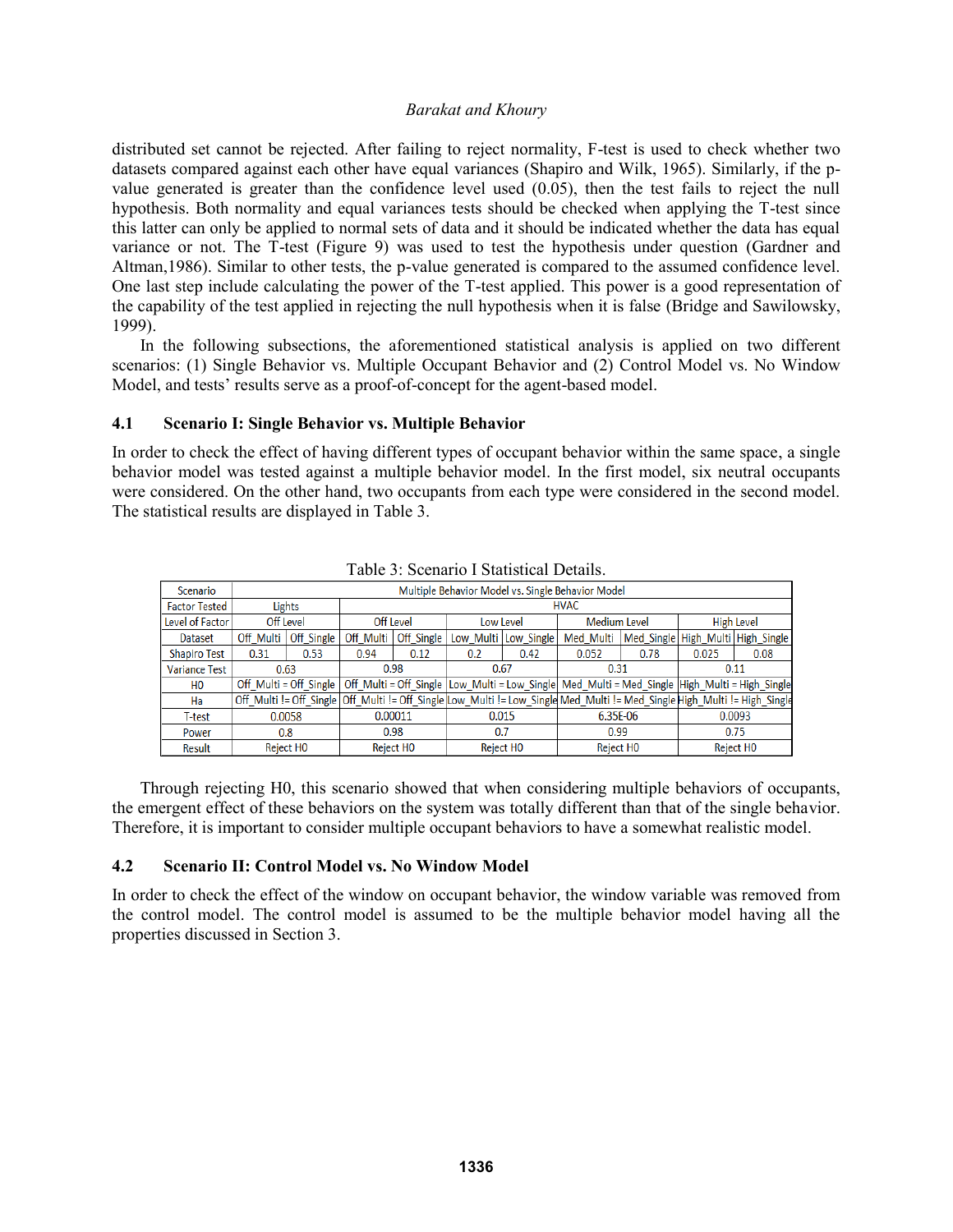| Scenario             | Control Model vs. No Window Model |                               |                  |                    |                     |                  |                      |                           |
|----------------------|-----------------------------------|-------------------------------|------------------|--------------------|---------------------|------------------|----------------------|---------------------------|
| <b>Factor Tested</b> | <b>HVAC</b>                       |                               |                  |                    |                     |                  |                      |                           |
| Level of Factor      |                                   | <b>Off Level</b><br>Low Level |                  |                    | <b>Medium Level</b> |                  | <b>High Level</b>    |                           |
| <b>Dataset</b>       | Off Cont                          | Off NoW                       | Low Cont         | Low NoW            | Med NoW<br>Med Cont |                  | High Cont            | High NoW                  |
| <b>Shapiro Test</b>  | 0.12                              | 0.032                         | 0.42             | 0.7                | 0.79                | 0.57             | 0.079                | 4.10E-04                  |
| <b>Variance Test</b> |                                   | 0.069                         |                  | 0.56               |                     | 4.14E-05<br>0.25 |                      |                           |
| H <sub>0</sub>       |                                   | Off Cont $\geq$ Off NoW       |                  | Low Cont ≤ Low NoW | Med Cont ≥ Med NoW  |                  |                      | High Cont $\leq$ High NoW |
| Ha                   |                                   | Off Cont < Off NoW            |                  | Low Cont > Low NoW | Med Cont < Med NoW  |                  | High Cont > High NoW |                           |
| T-test               |                                   | 3.94E-05                      | 0.00052<br>0.017 |                    |                     |                  |                      | 1.42E-15                  |
| Power                |                                   | 0.99                          |                  | 0.69               | 0.95                |                  |                      |                           |
| Result               |                                   | <b>Reject HO</b>              |                  | <b>Reject HO</b>   | <b>Reject HO</b>    |                  | Reject HO            |                           |

| Table 4: Scenario II Statistical Details. |
|-------------------------------------------|
|-------------------------------------------|

When the window was removed, occupants had to always switch lights on in order to be satisfied visually. Moreover, occupants were always satisfied acoustically since there was no source of outside noise. However, the difference in the results of HVAC use were statistically analyzed and displayed in Table 4. This proved that when no window is available, the use of off and medium level increase where that of low and high levels decreased. This shows that when the window was removed, occupants did not have the option to open the shades. Therefore, they were not affected by the sun heat and did not have to increase the level of HVAC.

## **5 CONCLUSIONS AND FUTURE WORK**

Energy consumption in academic buildings is a complex issue due to a wide variety of uses and energy services and therefore the energy demand of individual buildings need to be well understood. Researchers worked thereby on developing several tools that are capable of optimizing energy consumed in buildings . These tools were either developed to assess several design alternatives or incorporated occupant behavior to better comprehend its effect on energy use. However, they lack the ability to imitate a real world environment where different types of occupants target ultimate satisfaction and comfort on so many levels (i.e visual, thermal, and acoustic). As such, a new agent-based framework was proposed and designed in this paper to overcome the aforementioned limitations and study occupant multi-comfort level for building energy optimization. The model flexibility allowed testing different scenarios. For instance, the effect of having different occupant types within the space, no window or two light switches was studied and tested. In this case, results showed that (1) the presence of different occupant behavior types is deemed necessary for a more realistic overall model , (2) the absence of windows results in an acoustic satisfaction with an increase in HVAC off and medium level uses, and high lighting usage, and (3) the overall light usage decreases when two light switches instead of one are introduced.

Future research is needed to cover environmental conditions (temperature, humidity, etc.), other indoor environment quality (IEQ) factors such as air quality, representative times of the day, and different categories of occupants. Additional work is needed as well to implement a cost function and assess the overall cost of the emergent effect of occupant behavior on the system.

## **REFERENCES**

- Andrew, C. J., Chandra Putra, H., and Brennan, C., 2013, "Simulation Modeling of Occupant Behavior in Commercial Buildings," Prepared by the Center for Green Building at Rutgers University for the Energy Efficient Buildings Hub, Philadelphia, PA.
- Azar, E. and Menassa, C., 2012, "Agent-Based Modeling of Occupants and Their Impact on Energy Use in Commercial Buildings," *Journal of Computing in Civil Engineering.,* 26:506-518.
- Azar, E. and Menassa, C., 2012, "A Comprehensive Analysis of the Impact of Occupancy Parameters in Energy Simulation of Office Buildings," *Energy and Buildings,,* 55:841-853.
- Bonabeau, E., 2002, "Agent-based Modeling: Methods and Techniques for Simulating Human Systems," *Proceedings of the National Academy of Sciences.* 99(3):7280-7287.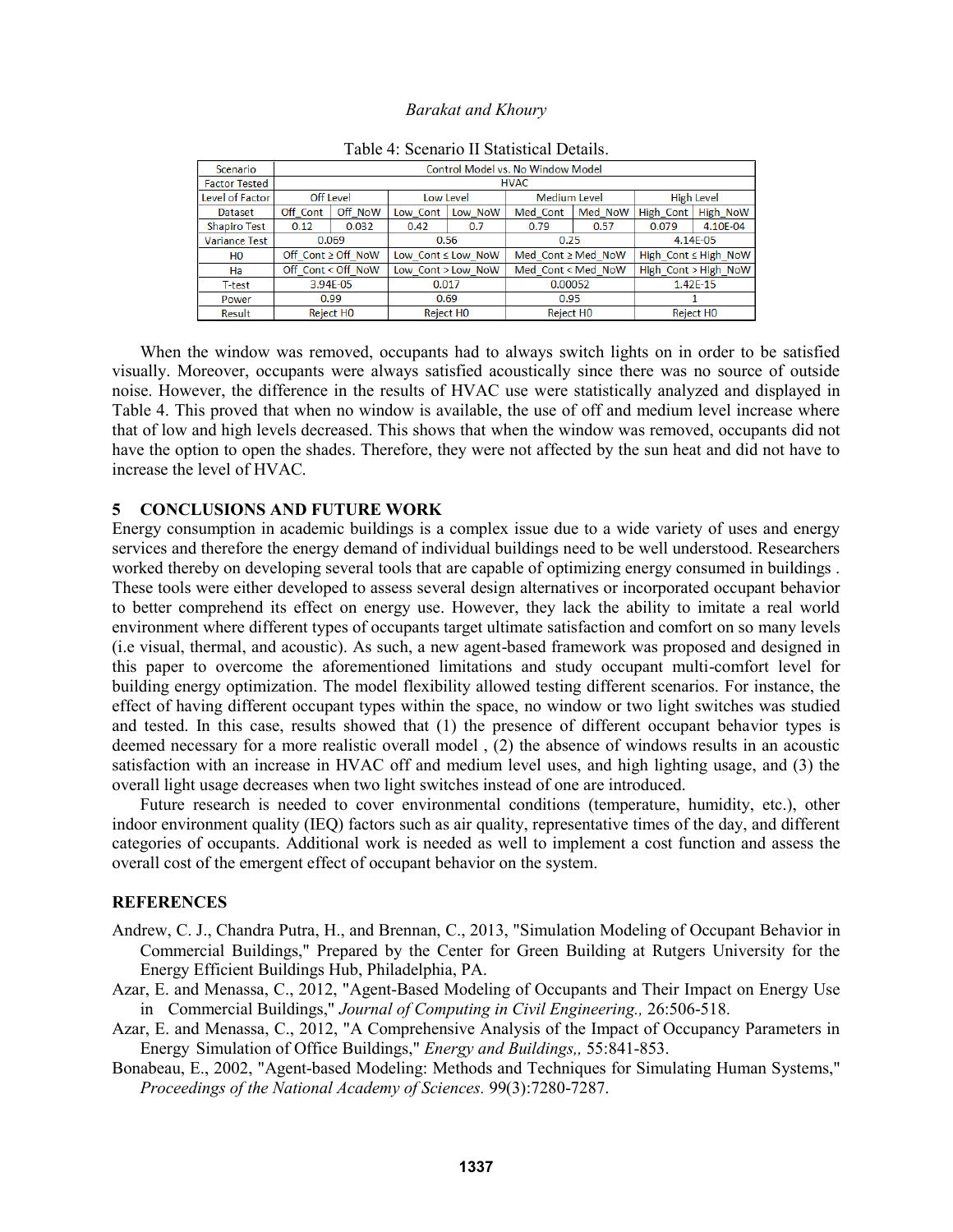- Borshchev A., and Filippov, A., 2004. "AnyLogic—Multi-paradigm Simulation for Business, Engineering and Research," in *The 6th IIE Annual Simulation Solutions Conference*.
- Bridge, P. D. and Sawilowsky, S. S., 1999. "Increasing physicians' Awareness of the Impact of Statistics on Research Outcomes: Comparative Power of the t-Test and Wilcoxon Rank-sum Test in Small Samples Applied Research," *Journal of Clinical Epidemiology,* 52:229-235.
- Chen, D. and Gao, Z., 2011. "A Multi-objective Generic Algorithm Approach for Optimization of Building Energy Performance," *Computing in Civil Engineering (2011) American Society of Civil Engineers*, 51-58.
- Dixit, M. K., Fernández-Solís, J. L., Lavy, S. and Culp, C. H., 2010. "Identification of Parameters for Embodied Energy Measurement: A Literature Review," *Energy and Buildings,* 42:1238-1247.
- El Asmar, M., Chokor, A. and Srour, I., 2014. "Are Building Occupants Satisfied with Indoor Environmental Quality of Higher Education Facilities?" *Energy Procedia,* 50:751-760.
- Gandrud, C., 2013. *Reproducible Research with R and R Studio.* CRC Press.
- Gardner, M. J. and Altman, D. G., 1986. "Confidence Intervals Rather than P Values: Estimation Rather than Hypothesis Testing," *British Medical Journal (Clinical Research Edition),* 292(6522):746-750.
- Gul, M. S. and Patidar, S., 2015. "Understanding the Energy Consumption and Occupancy of a Multi-Purpose Academic Building," *Energy and Buildings,* 87:155-165.
- Indraganti, M., Lee, J., Zhang, H. and Arens, E. A., 2015. "Thermal Adaptation and Insulation Opportunities Provided by Different Drapes of Indian Saris," *Architectural Science Review,* 58:87-92.
- Jazizade, F., Ghahramani, A., Becerik-Gerber, B., Kichkaylo, T. and Orosz, M., 2014. "Human-Building Interaction Framework for Personalized Thermal Comfort-Driven Systems in Office Buildings," *Journal of Computing in Civil Engineering,* 28:2-16.
- Kashif, A., Le, X. H. B., Dugdale, J. and Ploix, S., 2011. "Agent Based Framework to Simulate Inhabitants' Behaviour in Domestic Settings for Energy Management." in *International Conference on Agents and Artificial Intelligence (ICAART)*, 190-199.
- Kavulya, G. and Becerik-Gerber, B., 2012, "Understanding the Influence of Occupant Behavior on Energy Consumption Patterns in Commercial Buildings," *Computing in Civil Engineering (2012) American Society of Civil Engineers,* 569-576.
- Khoury, H. M. and Kamat, V. R., 2009. "Evaluation of Position Tracking Technologies for User Localization in Indoor Construction Environments," *Automation in Construction,* 18:444-457.
- Kim, J. B., Jeong, W., Clayton, M. J., Haberl, J. S. and Yan, W., 2015. "Developing a Physical BIM Library for Building Thermal Energy Simulation," *Automation in Construction,* 50:16-28.
- Kwak, J., Varakantham, P., Maheswaran, R., Chang, Y., Tambe, M., Becerik-Gerber, B. and Wood, W., 2013. "TESLA: An Energy-saving Agent that Leverages Schedule Flexibility," in *Proceedings of the 2013 International Conference on Autonomous Agents and Multi-Agent Systems,* 965-972.
- Langevin, J., Wen, J. and Gurian, P. L., 2014. "Simulating the Human-building Interaction: Development and Validation of an Agent-based Model of Office Occupant Behaviors," *Building and Environment.*  88:27-45.
- Lee, Y. S. and Malkawi, A. M., 2014. "Simulating Multiple Occupant Behaviors in Buildings: An Agent-Based Modeling Approach," *Energy and Buildings,* 69:407-416.
- Masoso, O. and Grobler, L. J., 2010. "The Dark Side of Occupants' Behaviour on Building Energy Use," *Energy and Buildings,* 42:173-177.
- Outlook, A. E., 2010. "Energy Information Administration," *Department of Energy*.
- Pout, C., MacKenzie, F. and Bettle, R., 2002. *Carbon Dioxide Emissions from Non-Domestic Buildings: 2000 and Beyond.* CRC, Construction Research Communications Limited.
- Railsback, S. F. and Grimm, V., 2011. *Agent-Based and Individual-Based Modeling: A Practical Introduction.* Princeton University Press.